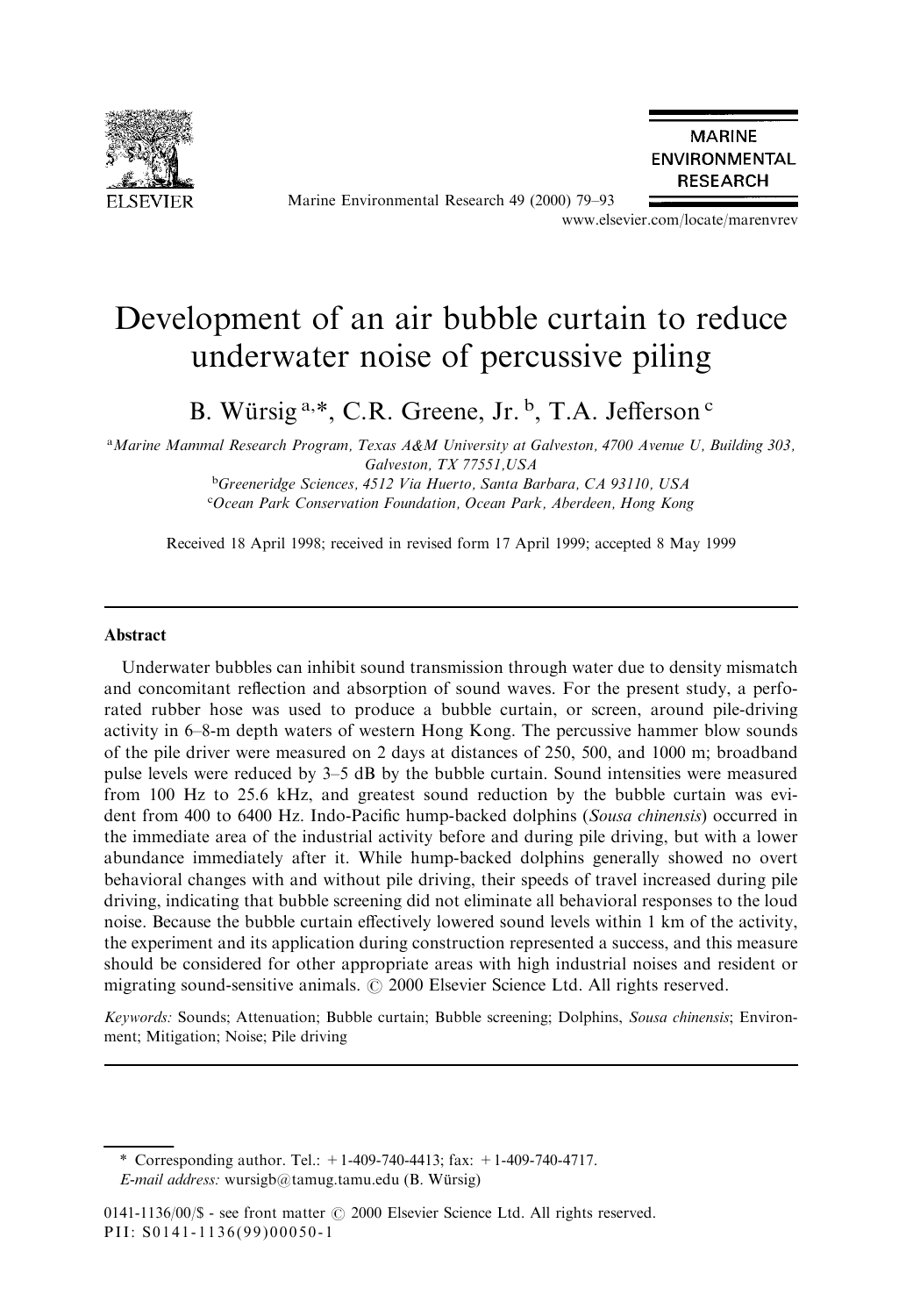# 1. Introduction

The underwater world is a much noisier place because of human industrial activities than it was for the great majority of time during which marine animals evolved (Wenz, 1962). We now know that noise pollution can adversely affect marine mammals, many of which rely on sound as a primary means of exploration and communication (Au, 1993; details of sound types, intensities, and species are summarized in Richardson, Greene, Malme & Thomson, 1995). Among the cetaceans, baleen whales tend to be most sensitive to frequencies below 10 kHz, and several are highly sensitive even below 100 Hz (Richardson, 1995). Dolphins and porpoises of the odontocete suborder of cetaceans, on the other hand, have acute hearing above 500 Hz, and echolocate and communicate well into human ultrasound, above 20 kHz (Ridgway, 1983). Because of propagation characteristics of sound, those frequencies below 10 kHz tend to travel longer distances before attenuating than those reaching into ultrasound, and we expect these lower frequencies to be especially disruptive to cetaceans that are sensitive to them because of their own channels of hearing (Ketten, 1991, 1994).

Most underwater noises of stationary industrial activities, such as dredges, oil drill ships or platforms, and construction pile driving, have their highest energy at lower frequencies, from about 20 Hz to 1 kHz (Greene, 1987; Greene & Moore, 1995). While smaller-toothed whales of sizes around  $3-4$  m in length are not known to be highly sensitive to sounds below 1 kHz, they nevertheless can hear in much of this range; and any loud sounds occurring in their vicinity could cause behavioral reactions, interference with communication, and physiologic and morphologic damage (Ketten, 1994; Ridgway, 1983). Since an important communication channel exists for these smaller whales, dolphins, and porpoises in the somewhat higher range of  $1-10$  kHz, where pile driving still has much energy (see below), the suite of frequencies in this range is also of potential concern.

Humans can at least partially mitigate noise effects on marine mammals by one or more prophylactic actions. These include equipment design and decoupling of equipment from water to reduce noise, changes in seasonal and hourly timing of noise production, and changes in position or routing of noisy activities to place them further away from marine mammal concentrations. They also include operational procedures that could involve regulation of vessel speeds, minimizing source levels and duty cycles to the absolute minimum to get the job done when sounds are purposefully emitted for ocean or substrate measurements, creating lower-level warning sounds to clear the area of marine mammals, ramping up sounds for the same reason, etc. (Richardson  $& Würsig, 1995$ ).

It is with this background in mind that the Hong Kong Airport Authority (AA) commissioned a study to ascertain how to mitigate against industrial sounds potentially affecting Indo-Pacific hump-backed dolphins (Sousa chinensis). The study was conducted during construction of an aviation fuel receiving facility (AFRF) near the island of Sha Chau, north of the newly constructed Hong Kong International Airport at Chek Lap Kok (Fig. 1). Dolphins sometimes occur within only meters of the area that was slated for industrial development (Jefferson, 1998;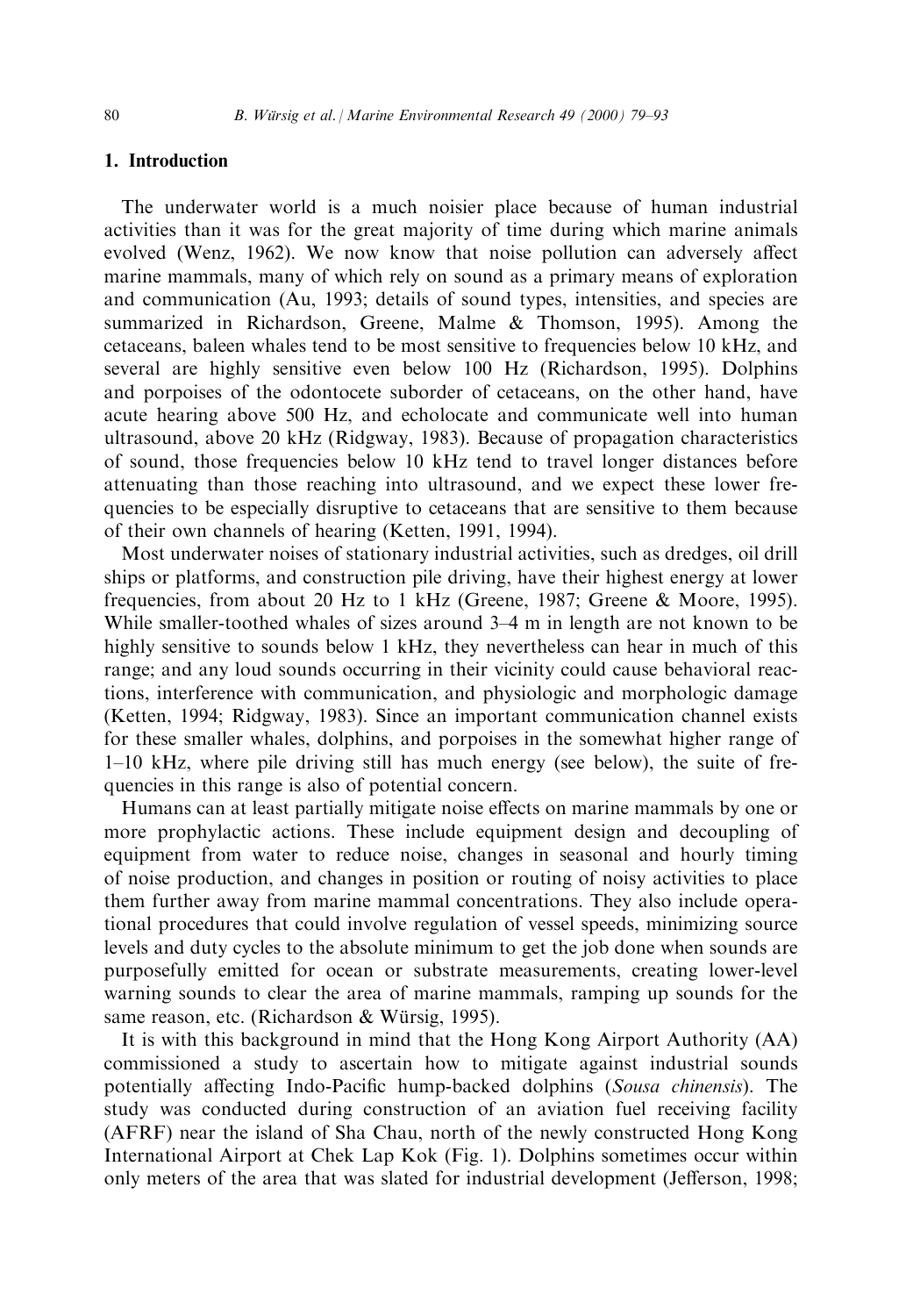

Fig. 1. Map of central and western Hong Kong. The asterisk in the mid-left of this map represents the pile driving/bubble curtain area discussed in the text. Average water depths in that part of Hong Kong are 4–8 m, with considerably deeper water in Urmston Road (a shipping channel) to the north of Sha Chau, and several shipping lanes in the estuary of the Pearl River immediately to the west. The aviation fuel-receiving facility for which pile-drive construction took place is presently supplying aviation fuel by underwater pipeline to the Chek Lap Kok airport south of Sha Chau.

Jefferson & Leatherwood, 1997). It was feared that prolonged disruption of prime habitat could drive them out of an area that might be essential to their survival and reproduction. Percussive pile driving to construct the pile footings of the AFRF instead of drilling (bored piling) into hard substrate was used, largely because of reduced time. In this study, we discuss the test of a bubble curtain to lower the noise level of pile driving outside of the immediate area of construction. In earlier work, bubble curtains contained or reflected underwater noises, essentially by creating an impedance mismatch in the medium (Graves, 1968; Jacobsen, 1954). In each earlier case highly intensive shock waves and sounds of explosions were absorbed in order to minimize damage to structures. This paper describes bubble screening as a mitigation measure to protect wildlife. It presents the development and general set-up of the bubble curtain structure, testing of its efficacy, and data on potential effect on dolphins.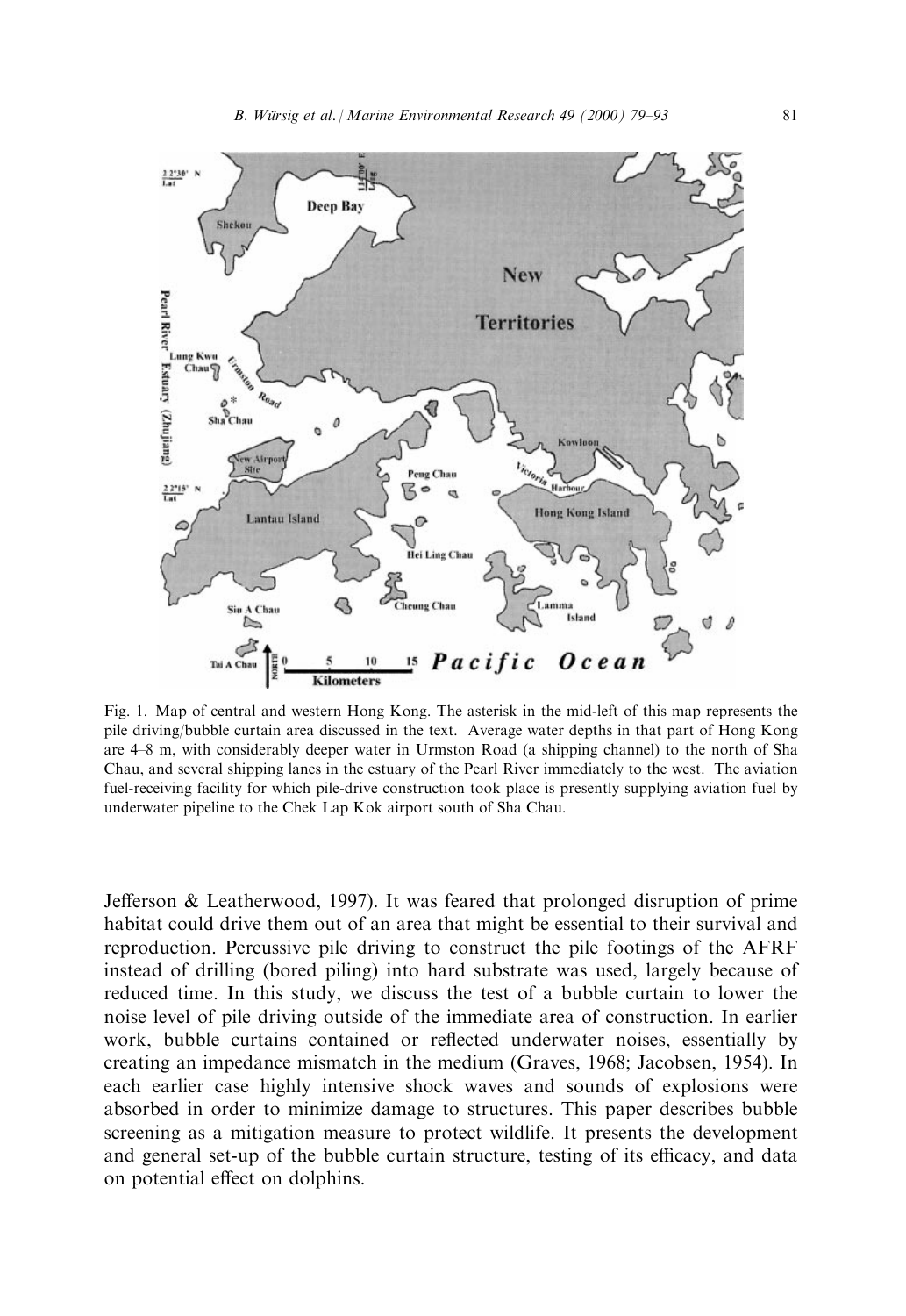## 2. Materials and methods

As part of the design of the bubble curtain, Electronic and Geophysical Services, Ltd. (EGS) of Hong Kong carried out noise attenuation tests in a large swimming pool at Ocean Park, Hong Kong, using compressed air forced into perforated galvanized steel pipes laid across the bottom of the pool. Impulsive sounds were played by underwater transducer at one end of the pool, the bubble curtain was strung along the middle, and a calibrated recording system picked up sounds on the other end of the pool. The experiment was imperfect for extrapolation to the open ocean because there was much sound path interference and transmission by and through the concrete of the pool. However, enough data on attenuation (especially on appropriate pipe diameter, hole size, and hole spacing) were gathered to make feasible the full-scale construction effort off Sha Chau (EGS,  $1996$ ). This paper is limited to the more realistic open ocean experiment and mitigation procedures.

#### 2.1. General procedure

For construction of the AFRF, a pile-driving barge was transported to just off the eastern edge of Sha Chau, in the northwestern sector of Hong Kong (Fig. 1). The single pile driver consisted of a 6 metric tonne diesel hammer, that fell by gravity about  $1.0-1.5$  m during each stroke, detonating a fuel-air mixture to drive down the piling. Blow heights and detonation explosions varied with substrate hardness (and other mechanical features), and maximum blows corresponded to approximately 90 kJ of energy. Rate of blows varied between 0.95 and 1.35 blows/s. Pile driving transmits most of its considerable noise energy into air and water during a 40 ms period per blow (EGS, 1996).

The bubble curtain arrangement consisted of an approximately 160-m circumference circle of rubber hose anchored to the sea bottom. The inside diameter of the hose was 50 mm, with 3-mm diameter holes for air extrusion spaced every 0.3– 0.4 m. Each end of the perforated hose was connected to a non-perforated supply hose that terminated in an air compressor on the piling barge (Hokuetsu Industries, Model PDS750S). Each compressor, capable of delivering 750 ft $3$ /min of air, operated at a pressure of about 0.4 Mpa. In this manner, much of the pile-driving operation was potentially shrouded by the bubble curtain. The piling barge disrupted the bubble curtain near the surface by extending outside of it (Fig. 2). The system was tested as described below, and then kept operational for all but short mechanical `down times' throughout the period of pile driving, which lasted about 7 months.

Three boats were used to record sound levels outside of the bubble curtain. During testing, sources of noise from the boats were minimized by switching off the engine, pumps, echosounders, and miscellaneous gear. The only source of noise was a quiet 600-W generator used to run the recording equipment. This generator was placed on soft rubber mounts so that its noise would minimally propagate to the water. Each boat was equipped with a precise electronic positioning system and with voice communication capability to coordinate pile driving and bubble curtain on/o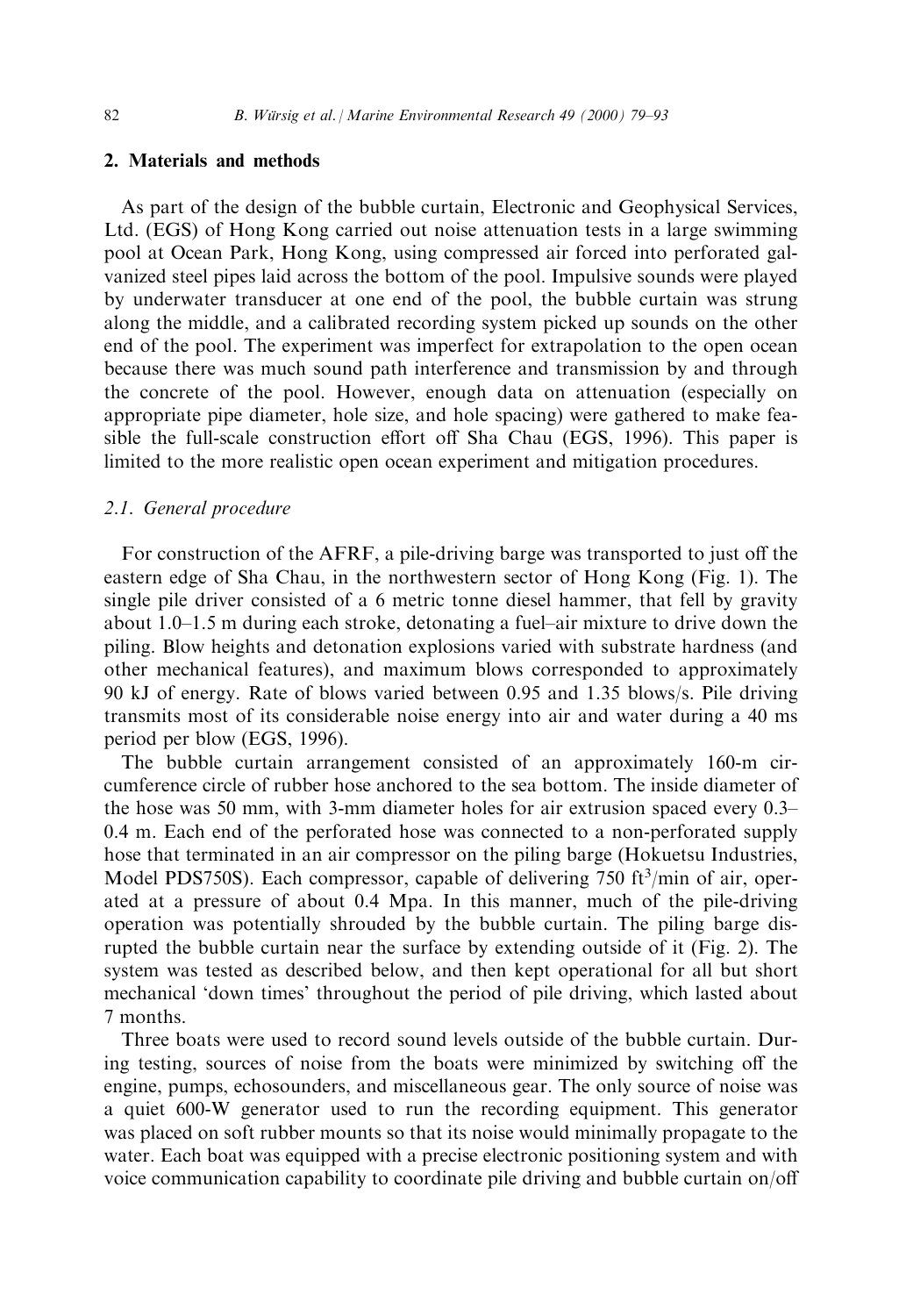

Day 2, 25-04-96

Fig. 2. A schematic of the pile-driving activity, bubble curtain, and orientation of the piling barge relative to recording boats to the east on the two days, 25 and 26 April, of the main experiment described in the text. This figure is by courtesy of Dick Hale, Electronic and Geophysical Services, Ltd.

efforts. Calibrated hydrophones, amplifiers, analog to digital converters, and a computer-based high speed data-logging system (with frequency response approximately flat from 100 Hz to 50 kHz) were used to gather sound recordings from each vessel. The three boats were originally anchored next to each other 162 m from the pile driver, to simultaneously record with all three systems. In this manner, it was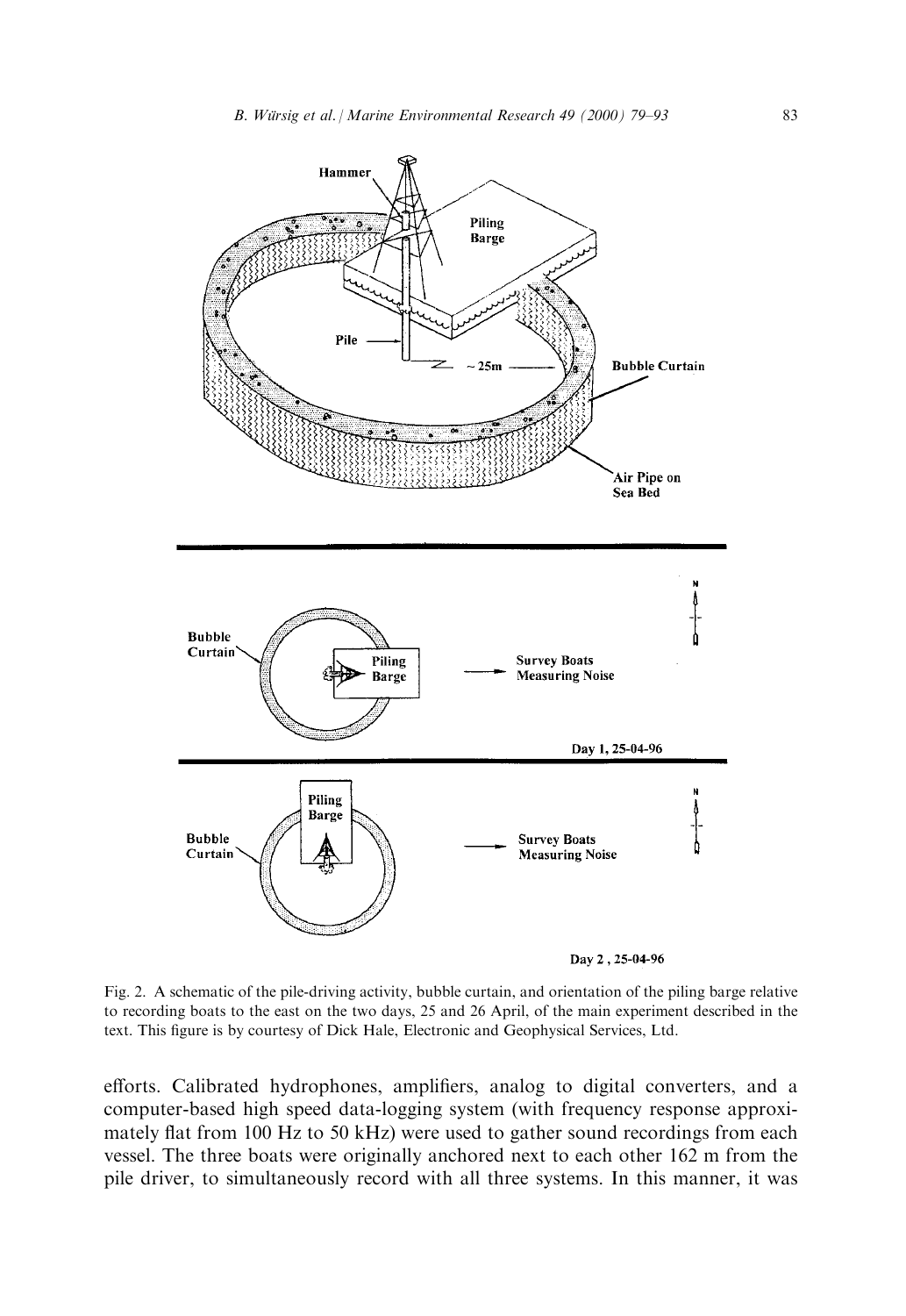confirmed that the systems were sufficiently inter-calibrated to show no operationally significant difference in received sound intensity levels at any tested frequency. The three boats were then moved to their testing positions, at 250, 500, and 1000 m east of the pile-driving barge. Testing was conducted on two days, 25 and 26 April 1996. On day 1, the barge was aligned so that it extended out over the bubble curtain towards the boats to the east. On day 2, the barge had been repositioned so that there was a continuous uninterrupted bubble curtain between the pile driver and the sound-recording boats, and the barge extended over the bubble curtain only towards the north.

## 2.2. Sound sampling and data processing procedures

From each boat, the calibrated hydrophone was dropped to a depth of 6 m in a water depth of 8 m. The main recording parameters were a sampling rate of 100  $kHz$ , record length of 2.5 s, and amplifier gain and voltage range variable, depending on sound levels. When piling started, all three boats measured noise levels simultaneously. Ten piling records were obtained, and then the operators were asked to stop piling. The 10 records were examined for possible clipping and amplifier readjustment to make sure that the full dynamic range of noises was received. After this initial inspection and re-adjustment, the operators were asked to continue pile driving, and further records were obtained. A total of 20 piling records were obtained per pile.

Raw voltage figures were converted to sound amplitudes by standard formulae from calibration data (EGS, 1996), and recalculated from narrowband analysis to one-octave band frequency widths from 100 Hz to 25.6 kHz. Display is in the underwater standard of decibels relative to one micropascal, or dB re. 1  $\mu$ Pa. A summary of sound analysis and interpretation procedures is provided by Richardson and Greene (1995). Potential differences in sound amplitudes between bubbles off and on at different frequencies were tested by the Mann–Whitney U statistic (Zar, 1984), from 20 piling records per pile. This non-parametric test was used because sound intensity data do not have a normal distribution. The statistic U is given in the Results section, with sample sizes of 20 per piling record, and 40 when two records per bubbles off or on were compared (see data figures).

## 2.3. Dolphin theodolite tracking and abundance surveys

Observations of dolphins were conducted from a shore-based station on Sha Chau, at an elevation of 56.5 m above mean water. Two observers searched for dolphins with a pair of Fujinon  $15 \times 80$  tripod-mounted binoculars, and tracked movements with a Leica Wild TC500 surveyor's theodolite (Würsig, Cipriano  $\&$ Würsig, 1991). Theodolite data were converted into grid references with the PCbased program TTRACK to obtain information on positions, orientations, speeds, and distances from human activities.

To determine if there was evidence of a decline in dolphin use of the area during construction of the AFRF, line-transect vessel surveys were conducted to estimate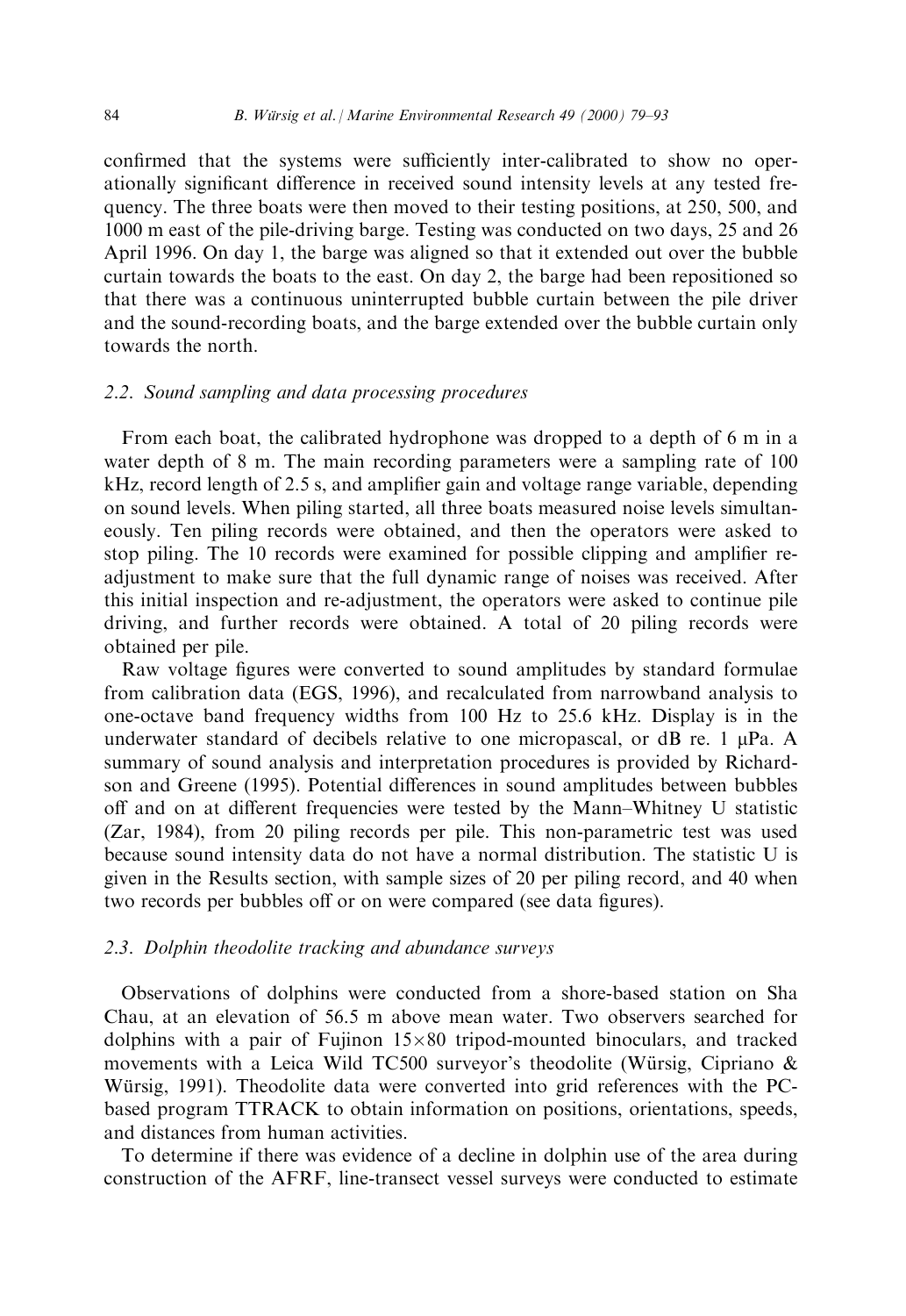abundance (for a description of survey and analysis methods see Jefferson, 1998, and Jefferson & Leatherwood, 1997). Methods, vessels, and personnel were held as constant as possible during the study period to minimize the potential for other sources of variability to affect results. Survey data were allocated to four time periods, based on phases of construction of the AFRF, as defined below:

- 1. pre-construction phase (15 November 1995–10 February 1996)—period prior to the commencement of construction work for the AFRF, in which baseline data were collected on dolphin distribution and abundance patterns in the area;
- 2. piling phase (11 February–2 September 1996)—period during which active piling for the AFRF was occurring; this is the phase in which noise was produced that was considered potentially damaging to dolphins, the bubble curtain was used, and testing was carried out;
- 3. on-jetty construction phase (3 September 1996–10 June 1997)—period after completion of piling work, in which structures were being built upon the jetty legs. This phase involved some noisy activities, but not nearly so much as during phase 2; and
- 4. near-completion phase (11 June-31 August 1997)—period in which smallscale work on the AFRF was occurring, generally not involving any significant noise (except for vessel traffic) to enter the marine environment from Sha Chau.

# 3. Results

# 3.1. Sound testing of the bubble curtain

The data obtained from days 1 and 2 were roughly comparable by oceanographic parameters: water temperatures, salinities, and surface wave action were similar (EGS, 1996). However, barge orientation was different on the two days, as described in the Materials and methods section and Fig. 2, and this difference may explain variability in results between days.

## 3.1.1. Broadband pulse levels

Fig. 3 presents broadband root mean square (RMS) pulse sound levels received at each distance for the two days. On 25 April (Fig. 3A), levels at 250 m distance were similar for bubbles on and off. At distance 500 m, sound level with bubbles on was 16 dB higher than with bubbles of (U = 290,  $p < 0.02$ ), the opposite of a desired effect of less sound with bubbles on. At  $1000$  m, the levels were again essentially the same for bubbles on and off. At all three distances, the broadband RMS noise level measured between hammer pulses was 8–16 dB below the RMS hammer pulse levels. On 26 April (Fig. 3B), broadband RMS pulse levels were lower with bubbles on than off at all three distances; the bubble curtain was attenuating the pulse sounds by 3–5 dB on a broadband basis ( $U = 274, 285,$  and 280, for distances 250, 500, and 1000 m, respectively; all  $p < 0.05$ ).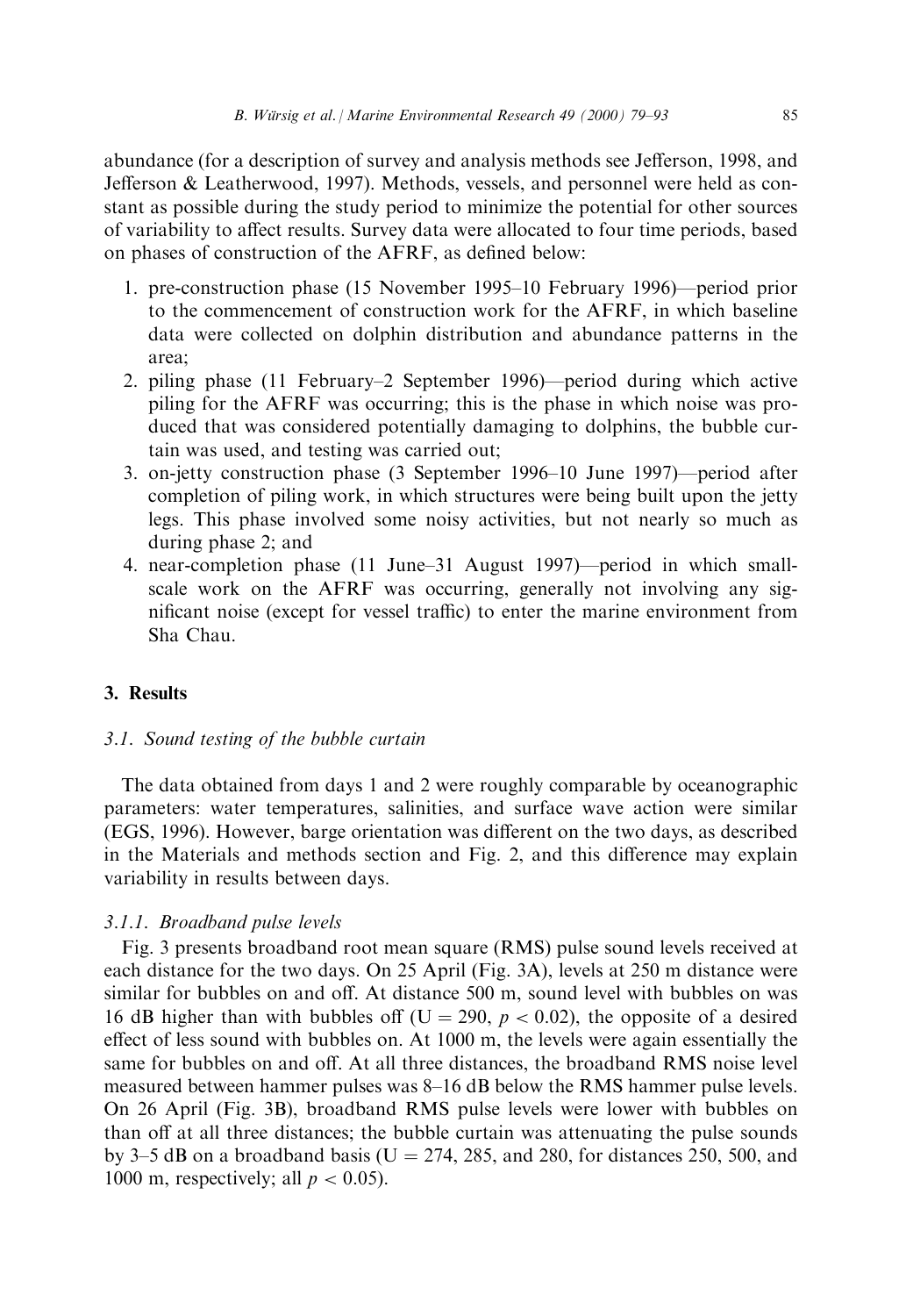

Fig. 3. Broadband sound levels on two experimental days, at ranges of 250, 500, and 1000 m, with the bubble curtain on and off. Measurements include the frequency range of  $100 \text{ Hz}-25.6 \text{ kHz}$ .

## 3.1.2. Effects of frequency

Fig. 4 presents the received sound levels in one-octave bands for the two days at the three distances. On 25 April, distance 250 m, pulse levels were highest for the frequency band  $200-800$  Hz. At frequencies 3.2 $-6.4$  kHz, pulse levels were higher for bubbles off than on (U = 274–285,  $p < 0.05$ ), the expected result if attenuation occurred. At other frequencies  $(100-1600 \text{ Hz}$  and  $12.8-15.6 \text{ kHz}$ ), levels were similar for bubbles off and on. At 500 m distance, however, anomalous results occurred; and at 1000 m distance, received levels were too low to document a difference for the two conditions. Noise spectrum level measurements were not made on the day of the pile-driving measurements, but it is likely that background noise was a significant fraction of sound at the 1000-m receiver.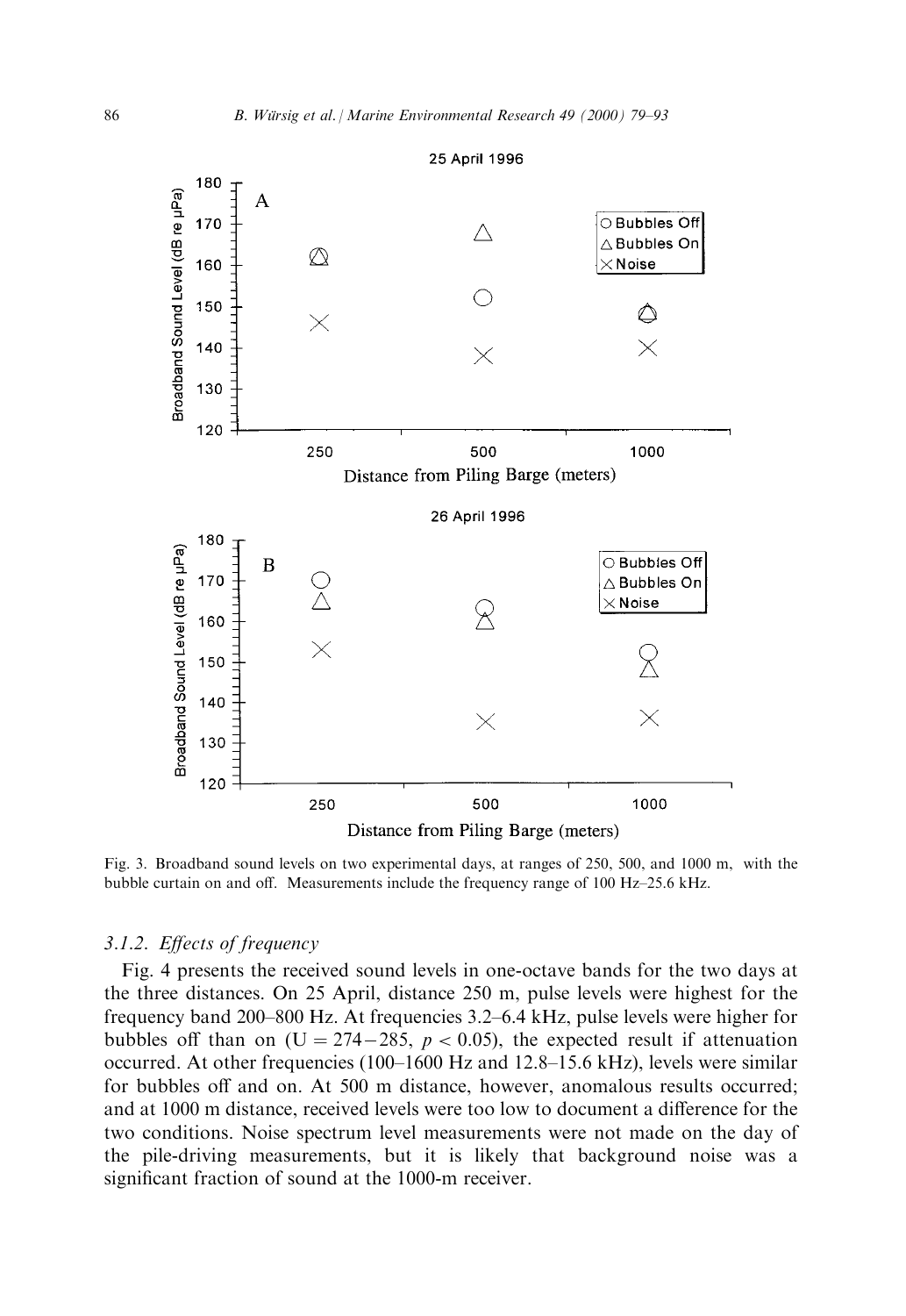

Fig. 4. One-octave band sound levels for the full frequency range of measured sounds, with separate lines for bubble curtain on and off, for the two experimental days.

On 26 April, the day the barge was oriented north and not in the path between the bubbles and the receiver, bubbles clearly reduced hammer blow sounds in the direction of the receivers, at all three distances. Pulse energy was strongest at frequencies 200–800 Hz. At distance 250 m, the results for 100–200 Hz and  $12.8-$ 25.6 kHz were about the same for bubbles on and off. At frequencies  $400-6400$  Hz, distance 250 m, sound levels were higher with bubbles off than on, by  $10-20$  dB depending on frequency; the strongest difference was for the  $3.2-kHz$  band  $(U = 610, p < 0.001)$ . At distances 500 and 1000m, the differences were smaller, but were also lower for bubbles on (at 3.2 kHz,  $U = 600$ ,  $p < 0.002$  at 500 m;  $U = 580$ ,  $p < 0.005$  at 1000 m).

Fig. 5 presents the differences in one-octave band levels for the two bubble conditions versus frequency for the two days. For the broadband pulses, the effectiveness of bubbles was not clear on 25 April, although with bubbles off at a distance of 250 m, higher levels of sound were recorded for frequencies of 800–6400 Hz. On 26 April, however, lower received levels were recorded in all frequency ranges with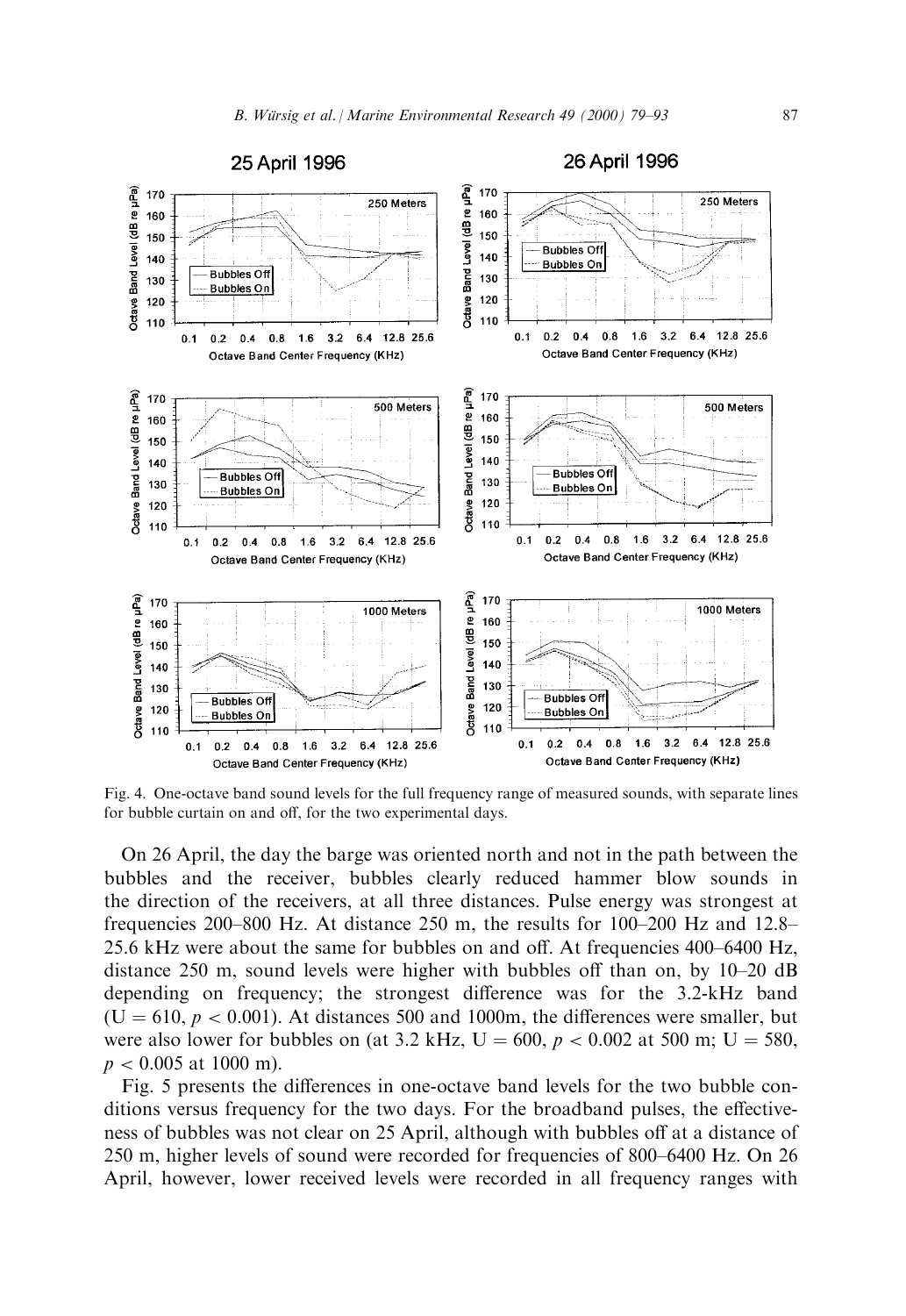

Fig. 5. The one-octave band level difference between bubble curtain on (curvilinear lines) and off (straight line at ordinate of  $`0'$ ). This figure shows the unequivocal attenuation of bubbles on at all frequencies and distances for 26 April 1996, when the barge was not situated over the bubble curtain in direct line with the recording vessels.

bubbles on (Fig. 5B). The improvement was minimal at  $100-200$  Hz and at  $12.8-$ 25.6 kHz. The improvement was near or exceeded 10 dB at all three distances at frequencies of 400 Hz and 1.6-6.4 kHz. Furthermore, it climbed to 20 dB at 3.2 kHz at 250 m and beyond 20 dB at  $3.2-6.4$  kHz at 500 m (see previous paragraph for statistical significance).

## 3.2. Potential reactions of dolphins

Indo-Pacific hump-backed dolphins were sighted within 300–500 m of the industrially active Sha Chau area before, during, and after pile driving. Line-transect estimates of abundance indicate potential evidence of a decline in dolphins in the area during the piling and on-jetty construction phases (Fig. 6). However, point estimates for all four periods fall within the 95% confidence interval of the 'baseline'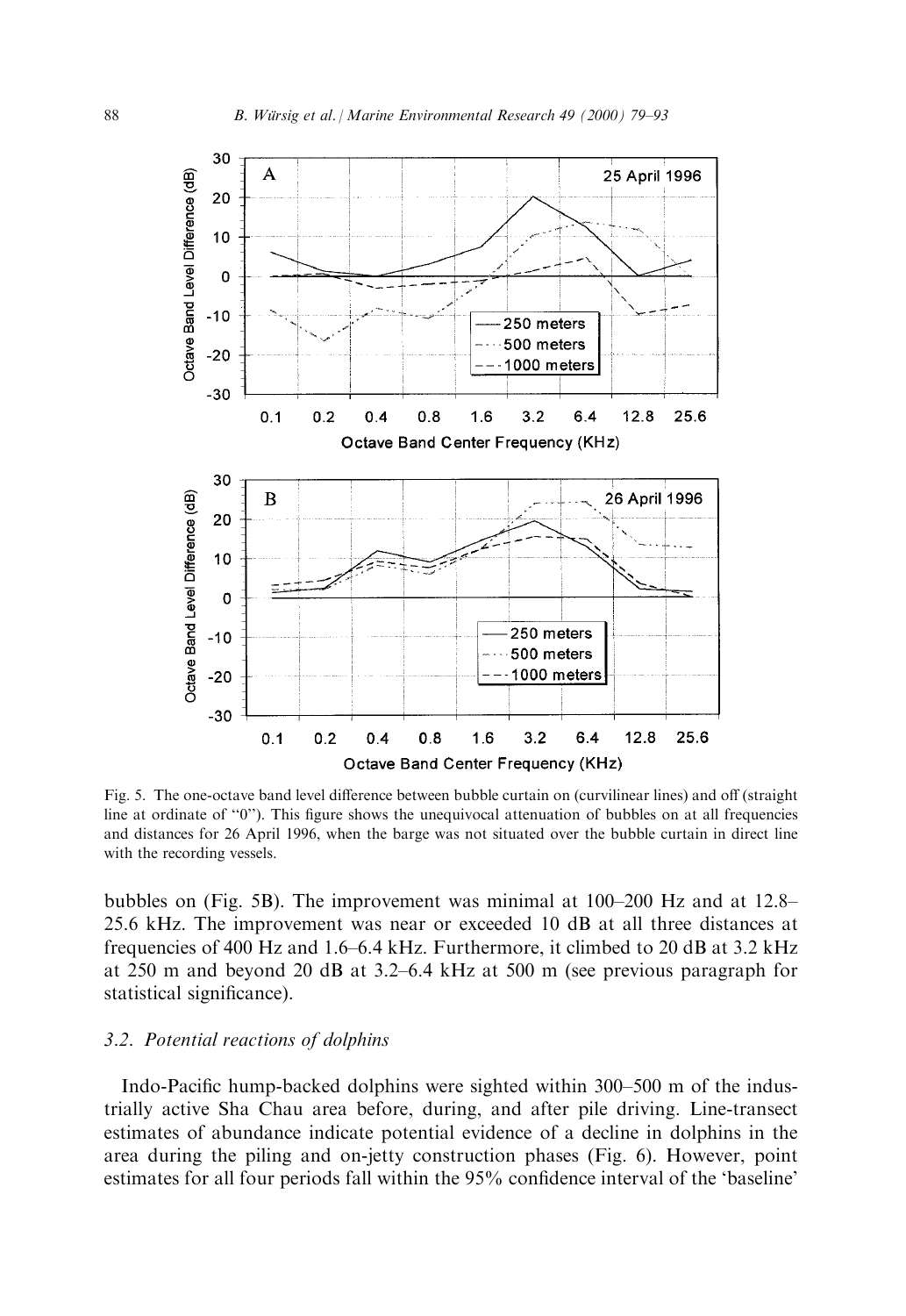

Fig. 6. Estimated abundance of dolphins in the North Lantau study area, around the aviation fuelreceiving facility during four phases of construction (see Materials and methods section for details). Bars represent 95% confidence intervals for each phase.

(pre-construction phase) estimate; and this suggests that the differences may not be biologically meaningful (to be discussed below).

There was no significant difference in the average degree of direction change (or re-orientations) between surfacings, for dolphins theodolite-tracked during piling operations (92.4  $\pm$  SD 63.21°,  $n = 253$  theodolite readings on 16 different days) versus those tracked at times when piling was not occurring  $(93.0 \pm SD 62.12^{\circ}, n = 73$ theodolite readings on 16 different days, *t*-test,  $p > 0.05$ ). However, the average speed of dolphin groups tracked by theodolite during the period of active piling for the AFRF (2.3  $\pm$  SD 1.78 m/s, n = 253) was over twice as high as for other periods  $(1.1 \pm SD \ 0.67 \ m/s, n = 73)$ , a highly significant difference (*t*-test,  $p < 0.001$ ; for more details, see Jefferson, 1998).

## 4. Discussion

When the barge was not in the sound propagation path, the bubble curtain clearly provided a reduction of  $3-5$  dB in the overall broadband sound level. In one-octave frequency bands, the bubbles reduced sound levels by 8–10 dB in the 400–800-Hz bands and by  $15-20$  dB in the  $1.6-6.4-kHz$  bands. Sound conduction probably occurred through the substrate under the bubble curtain for at least the lowest frequencies of 100–200 Hz (Malme, 1995; Richardson & Greene, 1995). Furthermore, background noises from adjacent shipping channels (Urmston Road and others in the Pearl River Estuary) and industrial centers (Shekou, Chek Lap Kok) probably also confounded the measurements.

When the barge was in the sound propagation path measured by the receiver systems, bubble screening was much less effective. This was probably because the barge itself vibrated with every percussive hammer blow, and effectively transmitted the piling noise over the bubble curtain towards the east. It is unknown whether a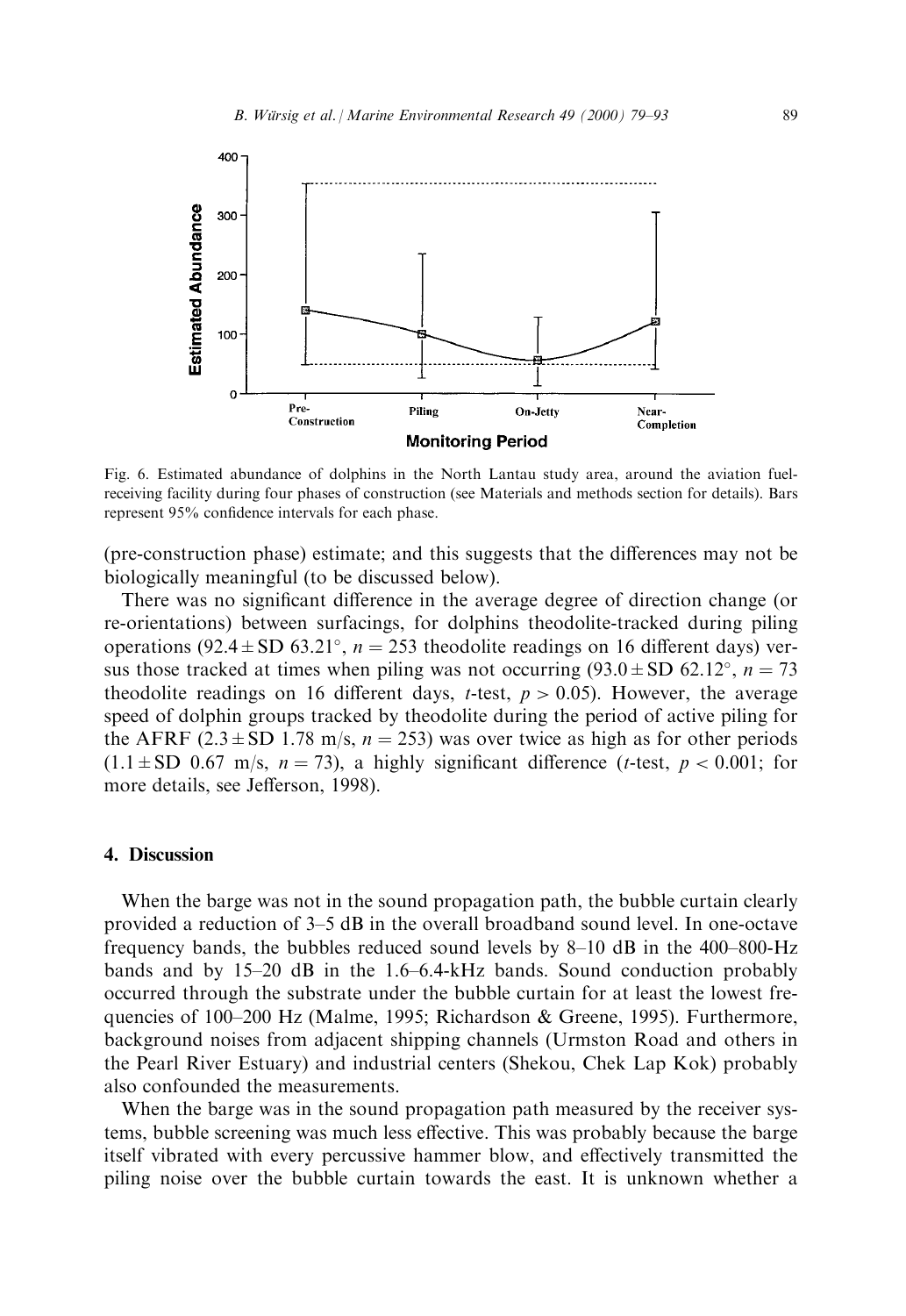complete bubble curtain surrounding the barge would have further attenuated the strongly reduced sounds recorded when the barge pointed to the north. To test this, bubble screening in the future should entirely enclose any sound emission structure in need of noise reduction to the environment.

Underwater noise is known to alter cetacean behavior at least in the short term (Reeves, 1992; Richardson & Würsig, 1996). Reactions to sounds vary dramatically depending on sound type, general behavior pattern of the cetaceans subjected to the sound, and other variables which are presently only incompletely understood. Behavioral modifications may include attraction when dolphins approach to ride bow and stern waves of vessels; or flight when the sound is related to perceived danger, such as from a whaling vessel or at the approach of a tuna fishing boat that can entrap and kill (Au & Perryman, 1982). Response thresholds are often quite low for gradually increasing sounds, such as those of an approaching vessel. Steady sounds, such as those made by offshore drilling, cause responses at intermediate thresholds. The highest thresholds are observed for pulsed sounds, such as those created by industrial seismic surveys or by percussive hammering of pile driving, as in the present case (summarized by Richardson  $\&$  Würsig, 1996). It is likely that habituation plays an important role when sounds slowly increase or are steady; but continued disturbance with tolerance may also be manifest, as well as sensitization (and possible heightened `irritability') when a sound is perceived as particularly noxious.

The present bubble curtain experiment was successful. It demonstrated sound attenuation especially well in those single digit kHz frequency ranges in which at least bottlenose dolphins *(Tursiops truncatus)* are particularly sensitive, and where they conduct much of their low frequency whistling (Herman & Arbeit, 1972). No precise audiogram data exist for Indo-Pacific hump-backed dolphins, but similar size and internal ear morphology predict that they too are sensitive in this general range (Ketten, 1991).

At least some dolphins stayed within the vicinity of Sha Chau during percussive pile driving, but many appear to have partially and temporarily abandoned the area immediately after it. Because of the scarcity of longitudinal time data from other years and environmental situations, it is not possible to ascertain whether a shift in dolphin distribution occurred due to the industrial activities or other factors. It cannot be ruled out that at least some prey distribution changed on a seasonal or other time-related basis due to human fishing activities or natural causes. It is also possible that at least some prey distribution changed due to the activities related to pile driving, as many fishes are known to be very sensitive to sounds (Tavolga, 1964) and to bubbles (Sharpe & Dill, 1997).

The estimate of dolphin numbers for the final period rose considerably, back to near the original mean abundance. If indicative of a real trend, this may indicate a rebound in dolphin numbers after the period of most intensive disturbance. It is also suggestive that any decline was not caused solely by mortality, but instead by temporary shifts of animals to outside of the immediate area.

Dolphins did not change patterns of general orientation between pile driving and no pile driving conditions. However, they traveled at speeds over twice as rapidly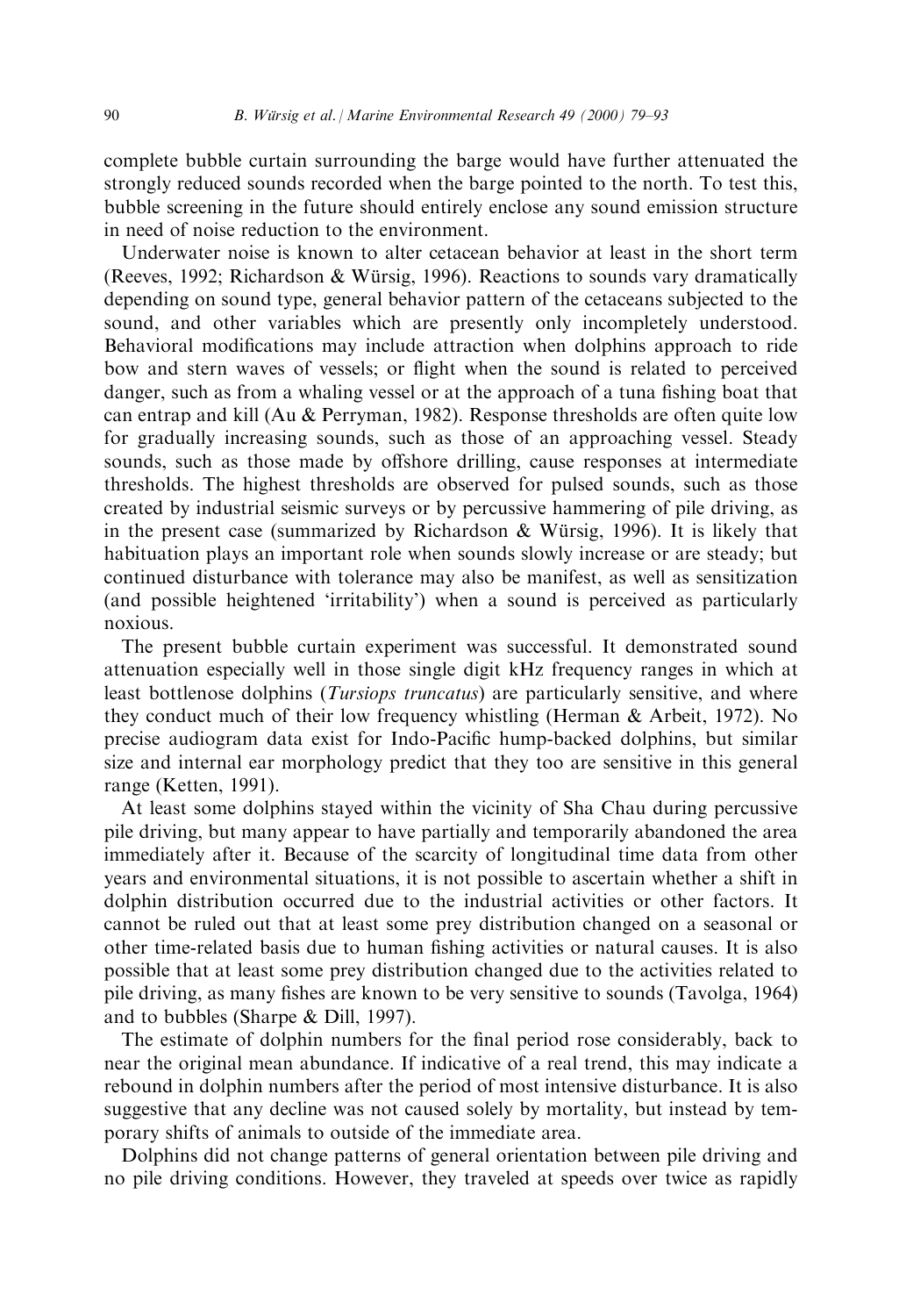with than without pile driving. Thus, their behavior may have been altered by the activity in a significant manner, even with bubble screening. It is possible, but unproved, that the dolphins were more stressed or `nervous' as a result of the activity. It is not known how much more or less dolphins would have been affected had bubble screening not been in effect, and had hammering noises therefore been even louder. Killer whales *(Orcinus orca)* have shown a similar speed increase in the presence of human-made noises (Kruse, 1991), as have bowhead whales (Balaena mysticetus) (Richardson et al., 1995). Noise produced by the bubble screening itself may have altered behavior to some degree, but we have no information on this point.

The fact that the bubble curtain strongly reduced sounds in the 400–800-Hz bands makes it likely that bubble screening would work to reduce sounds for baleen whales known to communicate in these frequencies, such as hump-back whales (Megaptera novaeangliae), gray whales (Eschrichtius robustus), right whales (Eubalaena glacialis and Eubalaena australis), bowhead whales, and sperm whales (Physeter macrocephalus). These whales also tend to spend considerable time near shores and potentially in contact with loud human activities, during both mating/calving and feeding stages of their yearly cycles (Leatherwood, Reeves & Foster, 1983).

Although bubble screening appears to show promise for reducing anthropogenic sounds underwater, it is only one of several potential mitigation tools (Richardson et al., 1995). In the present case, three other measures were implemented during AFRF construction. These were: (1) development of a dolphin exclusion zone, where an area within a radius of 250 m around the piling barge was thoroughly checked for dolphins before initiation of each piling episode, by land-based observers on Sha Chau and by vessel; when dolphins were found in the exclusion zone, piling was delayed until they had moved out of the area; (2) production of warning sounds just before piling operations commenced, consisting of loud but nonhazardous noises to emit warnings to dolphins potentially in the area; these sounds were made by banging with a hammer on an iron pipe held into the water; and (3) finally, acoustic decoupling was practiced by placing air compressors on rubber tires that effectively reduced transmission of motor noises into the water.

Bubble screening may be logistically possible and biologically effective in cases where loud human-made noises, as during construction or explosive structure removals (Anonymous, 1996), occur in discrete areas with important (and perhaps spatially restricted) habitat availability to marine or riverine animals. This experimental, mitigative approach requires further investigation in highly industrially active areas such as Hong Kong (Leatherwood & Jefferson, 1997; Liu & Hills, 1997), where marine mammals and other acoustically sensitive animals are exposed to potentially harmful noise.

## Acknowledgements

The present study was funded by the Hong Kong AA and carried out by a consortium of researchers involving personnel of Electronic and Geophysical Services, Ltd. (EGS), Greeneridge Sciences, the Ocean Park Conservation Foundation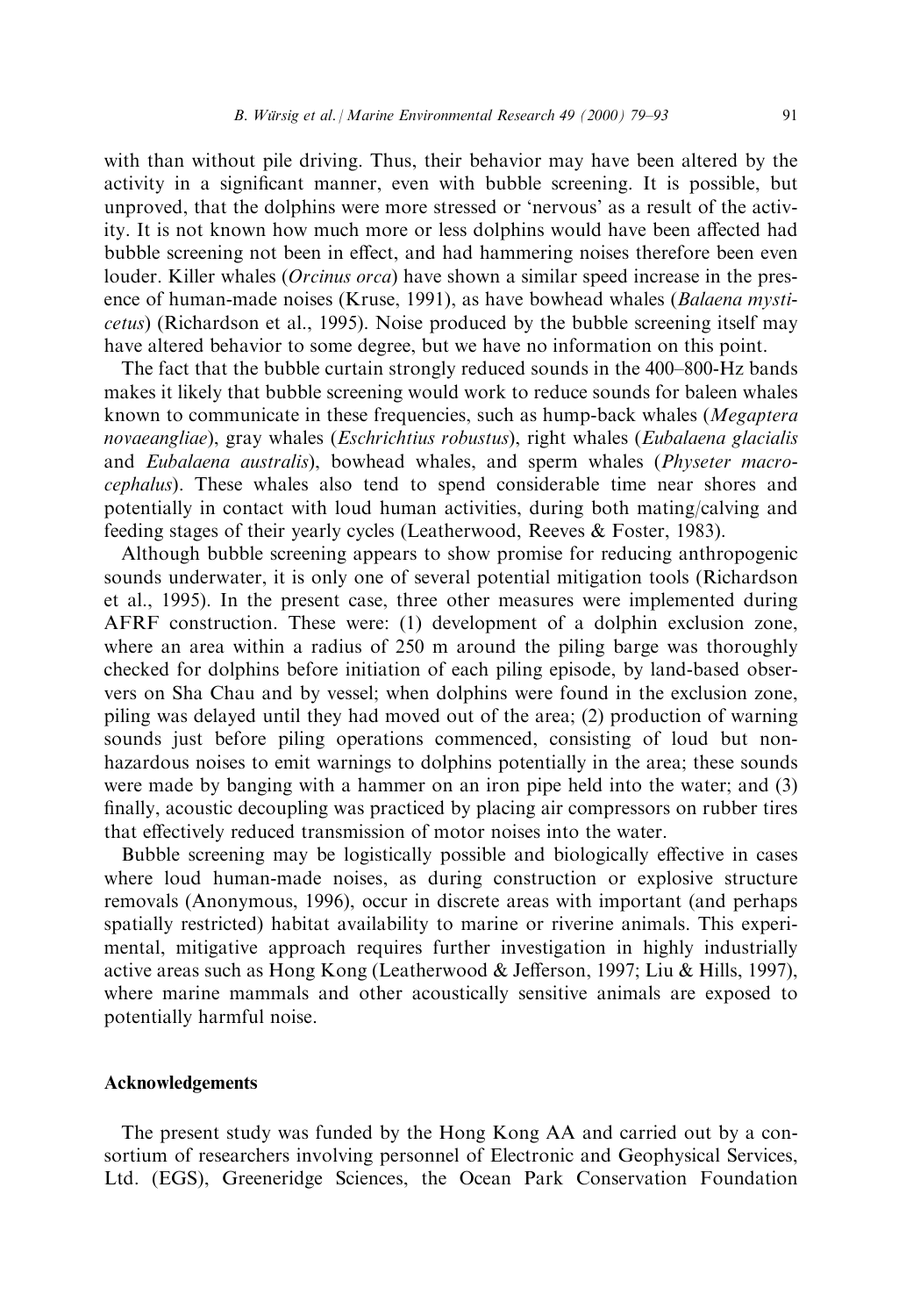(OPCF), and Texas A&M University. We thank especially R. Morse, C. Leeks, L. Birch, and M. Putnam of the AA; F. Lau, C.C. Lay, D. Choi, E. Wong, and W. Cheng of the Agriculture and Fisheries Department (AFD); G. Yang, I. Beasley, M. Torey, and the late S. Leatherwood of OPCF; and R. Hale of EGS. Dick Hale coordinated all of the sound measurements and carried out the original sound analyses; we publish this paper with his kind permission. We also thank F. Cipriano for supplying us with his theodolite analysis program TTRACK, and for patiently teaching us how to use it. We thank the AFD and AA for funding dolphin survey and monitoring work. ERM-Hong Kong, especially T. Peirson-Smith and G. Braulik, organized and conducted much of the dolphin monitoring. Leighton Contractors (Asia) Ltd. and the Aviation Fuel Supply Consortium (especially D. Sze) supported and assisted with design and development of the bubble curtain, and also funded dolphin monitoring. Many observers of OPCF and ERM tirelessly worked during the long days of dolphin monitoring. The late F.T. Awbrey suggested the idea of a bubble curtain to one of us (T.A.J.), to reduce sounds as a marine mammal conservation measure. W.J. Richardson of LGL environmental research associates, Ltd., provided invaluable advice and guidance throughout. We remain especially impressed that the Hong Kong AA and AFD, with full support of the Hong Kong government, put considerable energies and funding into providing the best possible mitigation efforts relative to building the fuel-receiving facility at Sha Chau. We hope that this public sector action may serve as a model for the future.

## References

- Anonymous. (1996). An assessment of techniques for removing offshore structures. Washington, DC: National Academy Press.
- Au, D., & Perryman, W. (1982). Movement and speed of dolphin schools responding to an approaching ship. Fish. Bull., 80, 371-379.
- Au, W. W. L. (1993). The sonar of dolphins. New York: Springer Verlag.
- EGS. (1996). Sha Chau aviation fuel receiving facility construction of jetty using percussion piling attenuation of piling noise by use of air bubble curtain noise measurements during percussive piling (Final Report to the Hong Kong Airport Authority, Job No. HK105696). Hong Kong: EGS.
- Graves, M. (1968). Air-bubble curtain in sub-aqueous blasting at Muddy Run. Civil Engineering, June, 59±61.
- Greene, C. R., Jr. (1987). Characteristics of oil industry dredge and drilling sounds in the Beaufort Sea. J. Acoust. Soc. Am., 82, 1315-1324.
- Greene, C. R., Jr., & Moore, S. E. (1995). Man-made noise. In W. J. Richardson, C. R. Greene, Jr., C. I. Malme, & D. H. Thomson, *Marine mammals and noise* (pp. 101–158). San Diego, CA: Academic Press.
- Herman, L. M., & Arbeit, W. R. (1972). Frequency difference limens in the bottlenose dolphin: 1-70 cs/s. J. Aud. Res., 12, 109-120.
- Jacobsen, R. C. (1972). Air-bubble curtain to cushion blasting. Ontario Hydro Research News, 1, 17–23.
- Jefferson, T. A. (1998). Population biology of the Indo-Pacific hump-backed dolphin (Sousa chinensis Osbeck, 1765) in Hong Kong waters (Report submitted to AFD, Hong Kong). Aberdeen, Hong Kong: Ocean Park Conservation Foundation.
- Jefferson, T. A., & Leatherwood, S. (1997). Distribution and abundance of Indo-Pacific hump-backed dolphins (Sousa chinensis Osbeck, 1765) in Hong Kong waters. Asian Marine Biology, 14, 93-110.
- Ketten, D. R. (1991). The marine mammal ear: specializations for aquatic audition and echolocation. In D. Webster, R. Fay, & A. Popper, *The biology of hearing* (pp. 717–750). Berlin: Springer Verlag.